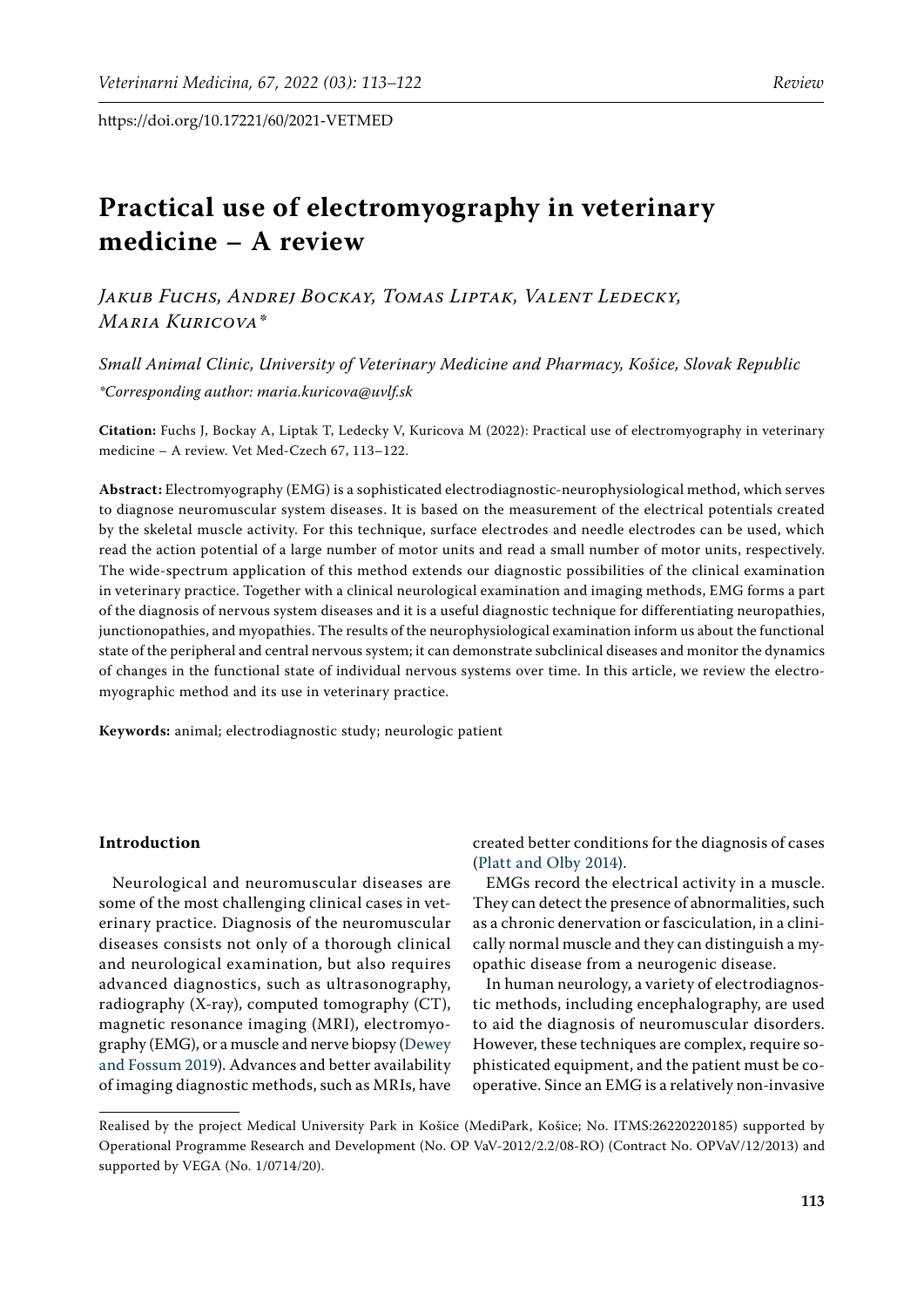technique, it can be performed in a conscious animal and can be used during locomotion to study normal or pathological muscle work. EMGs have become a useful extension of the clinical examination ([Van Wessum et al. 1999](#page-9-1)).

The action potentials that arise during depolarisation of the muscle membrane can be captured by needle or surface (contact) electrodes adhered to the skin. The information from the contact electrodes or from the EMG needle is processed in a PC and converted into an EMG curve or a sound. Needle electrodes are most often used; they allow for the examination of the surface and deeper structures. During the examination, specially modified needles are inserted into the muscle (or in some cases around the nerve fibre).

With this method, the patient may experience mild pain at the insertion site, or may experience a slight hypersensitivity of the muscles being examined. In veterinary medicine, sedation is, therefore, used. When using surface electrodes, the electrodes adhere to the skin with no need of sedation. This method is absolutely painless. Spontaneous activity is recorded from the muscles in pathological conditions, no electrical activity can be detected from a healthy muscle at rest. In the case of a muscle contraction, any individual action potentials, their shape, duration, number of phases and amplitude are evaluated.

#### **Electromyography**

Electromyography is an electrodiagnostic method in which the electrical activity (potentials) of the patient's muscle fibres and nerves are detected and recorded [\(Kimura 2001](#page-8-1)). Electromyography (EMG) is the recording of insertional, spontaneous, and voluntary electric activity of muscle ([Kimura 1989\)](#page-8-2). Studies of individual muscles provide the possibility of directly identifying the affected muscle fibres ([LeCouteur and Williams 2012](#page-8-3)) and EMG is one of the methods that can be used for the assessment of neuromuscular disorders ([Kimura](#page-8-2)  [1989\)](#page-8-2). This diagnostic method is usually performed as a part of a complete neurological examination. In addition, to investigate the involvement of the central nervous system (CNS) or nerve root, EMGs and other neurophysiological studies can be used in conjunction with a CT or MRI ([Cuddon 2002](#page-8-4); [LeCouteur and Williams 2012](#page-8-3)). Evaluation of the peripheral motor system, when the main clinical symptom is neuromuscular weakness, consists of electromyography itself, measurements of the motor nerve conduction velocity, evaluation of F-waves, and repeated stimulation of motor nerves ([Poncelet and Poma 2012](#page-9-2)).

An electromyographic examination is widely used to record the typical electrical activity (action potentials), to identify denervated muscles and to characterise myopathies. Typical electrical activities, which is detected by the EMG can be divided into spontaneous activities that consists of potentials which are not dependent on the mechanical stimulation, and abnormal activities. During an EMG examination, three phases should be investigated. The first phase assesses the electric potentials associated with the insertion or movement of the needle electrode within the muscle. This muscle activity is called insertional activity. In the second phase, the resting activity in the muscle is evaluated with the needle stationary at different depths in the muscle. These two phases offer the most relevant information in the diagnosis of neuromuscular diseases. The third phase involves the assessment of electrical potentials (motor unit action potentials) occurring during (induced) muscle contraction ([Van Wessum](#page-9-1) [et al. 1999](#page-9-1)).

Within a healthy, pathologically unchanged muscle, spontaneous activity can be observed, but these waves must be distinguished from models indicating abnormal activity. Four types of normal spontaneous activity can be recognised: insertional activity, miniature potentials of end plates, end plate spikes and action potentials of motor units [\(LeCouteur and Williams 2012](#page-8-3)). The input or insertional activity is caused by the mechanical irritation of the muscle fibre, needle puncture or when the muscle is completely atrophied and might be replaced by connective or adipose tissue (also ossifying or fibrotic myopathies). This activity can be absent or reduced, when the electrode is not in the right muscle and it can be prolonged when the muscles are denervated. Increased insertional activity is most prominent 4 to 5 days after denervation and usually precedes the onset of other denervation-linked potentials. Increased or prolonged insertional activity can be a sign of early denervation atrophy, but it is also seen in myotonic disorders and myositis [\(Kimura 1984](#page-8-5); [Jaggy 2009](#page-8-6); [Aminoff 2012](#page-7-0)).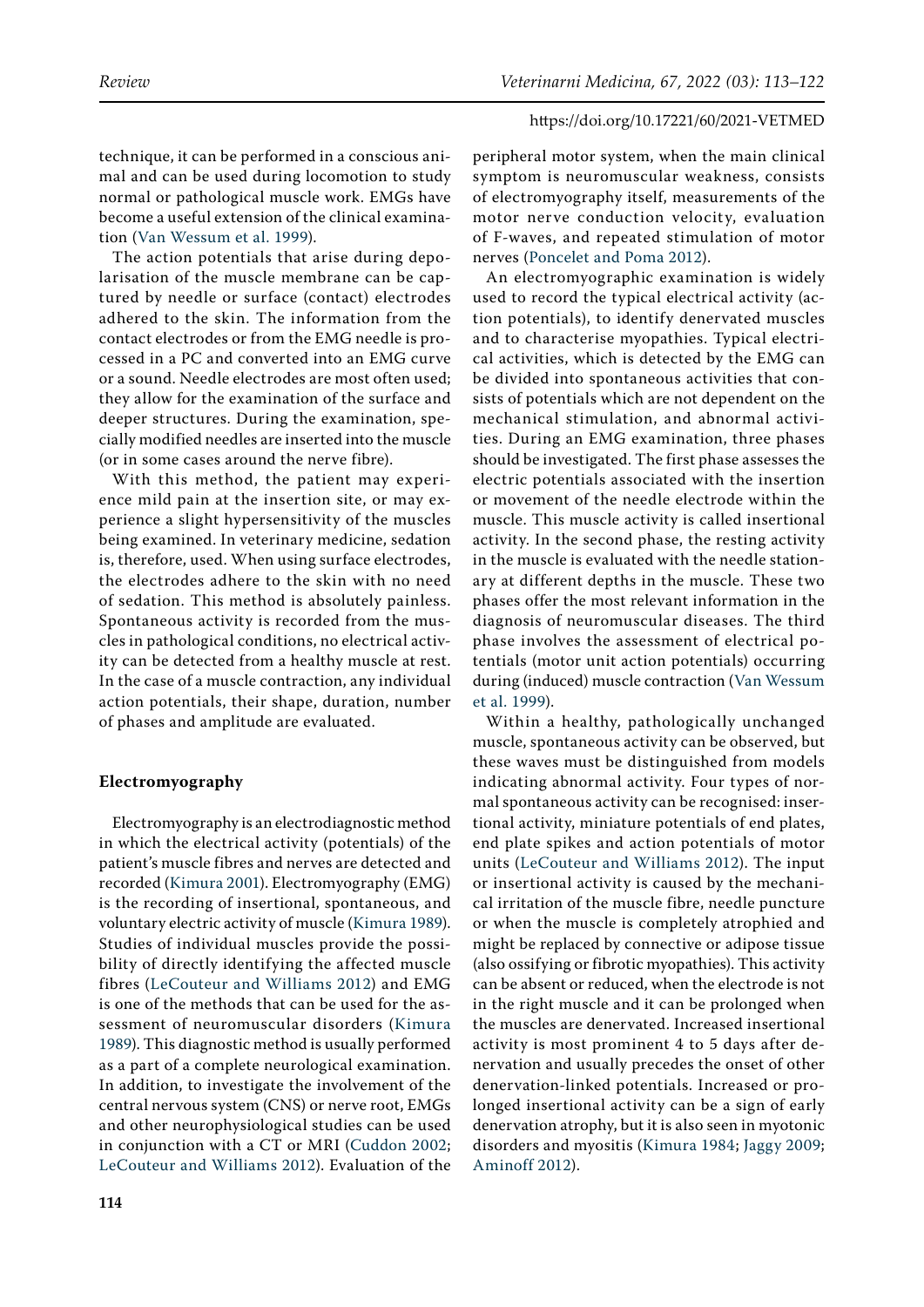<span id="page-2-0"></span>



It is the compound action potential of those muscle fibers within the recording range of an electrode

The motor unit action potential (MUAP) is a compound potential that is generated after the electrical stimulation of alpha-motor axons or after spontaneous activity by the motor fibres of the motor unit [\(Figure 1](#page-2-0)). These potentials are usually two- or three-phasic in shape, but they may also have more than four phases in shape, when they are referred to as multiphasic. Clinically, the number of phases and the duration of the MUAPs are of greater importance than their amplitude, because the amplitude is influenced by the electrode position, muscle fibre type, and the age of the animal [\(Sustronck 1994](#page-9-3); Crone and Krarup 2013).

In addition to these spontaneous activities, the fibrillation potentials ("Fibs"), positive sharp waves ("PSWs") ([Figure 2\)](#page-2-1), myotonic discharges, complex repetitive discharges, which indicate the abnormal activity, can also be detected. All of these unusual electrical potentials suggest neuropathy or myopathy. These potentials, so called "Fibs" and "PSWs" arise from the spontaneous discharge and hypersensitivity of individual muscle fibres due to the destabilisation of the sarcolemma and they may occur secondarily due to diseases causing denervation (neuropathy) or as a result of a primary myopathy [\(LeCouteur and Williams 2012](#page-8-3)).

Fibrillation potentials are characterised as spontaneous, bi- or tri-phasic waves, which are represented by downward folding. Fibrillations are the most commonly observed abnormal electromyographic findings and they strongly suggest

<span id="page-2-1"></span>

Figure 2. The top trace shows a single positive sharp wave [\(Strain 2006](#page-9-5))

The bottom trace shows the pattern of initial discharge of a number of different positive sharp waves after movement of the recording needle electrode in denervated muscle

denervation. They can be detected after an acute nerve transection, when the nerve fibres degenerate distal to the lesion site. The muscle fibres remain viable, but they become supersensitive after 7–10 days. Acutely denervated muscles are not limited to neuromuscular junctions, but acetylcholine receptors are found throughout the membrane, and the fibre is supersensitive with the result of spontaneous discharge. Fibrillations are often seen in conjunction with positive sharp waves, which are presented as monophasic waves with a short positive phase followed by a longer very large negative phase. Initially, they increase in number and amplitude. When denervation persists and atrophy starts, the fibrillation potentials decrease in number and amplitude, and they finally cease when the muscle is completely atrophied [\(Kimura 1984](#page-8-5); [Podell et al. 1995](#page-9-4); [Van Wessum et al. 1999;](#page-9-1) [Mills](#page-8-7) [2005;](#page-8-7) [Dewey and Fossum 2019\)](#page-8-0). Denervated muscle fibres are manifested by spontaneous depolarisation, which is the most common form of fibrillation [\(Poncelet and Poma 2012\)](#page-9-2).

Complex repetitive discharges are referred to polyphasic potentials, but they do not appear as fibrillations or positive sharp waves. These complex potentials are thought to result from exposed muscle fibres. They are caused by repetitive MUAPs after insertion of a needle electrode or even by the percussion of a muscle. In contrast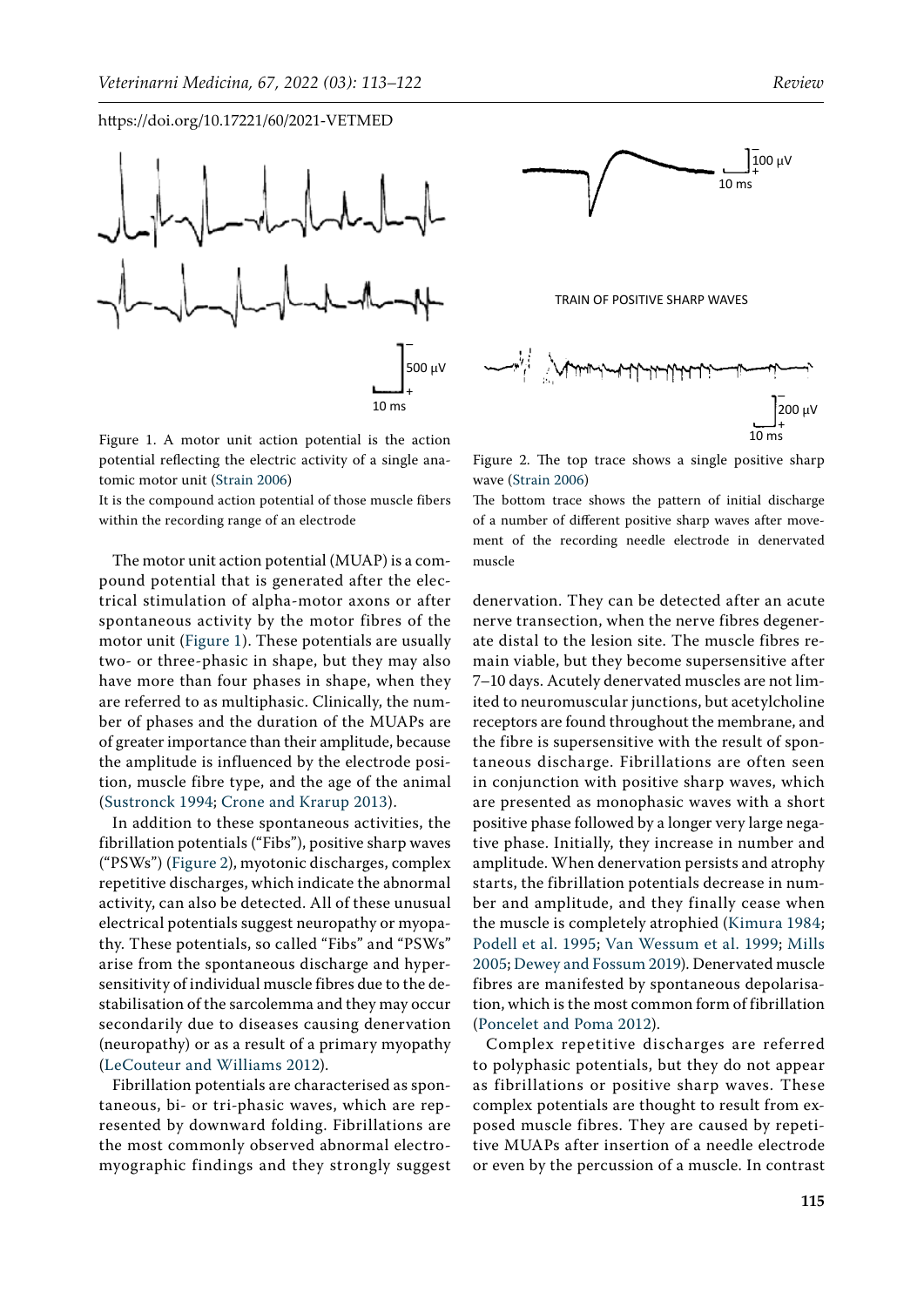to myotonic discharges, they start and end abruptly, they are constant in amplitude, and have a shorter duration. They are relatively often associated with a chronic course ([Van Wessum et al. 1999;](#page-9-1) [Dewey](#page-8-0)  [and Fossum 2019](#page-8-0)). These high-frequency action potentials can sometimes be seen in patients with muscular dystrophy, metabolic disorders, inflammatory or hypothyroid myopathies ([Fellows et al.](#page-8-8)  [2003](#page-8-8)), lower moto-neuron diseases [\(Buchtal and](#page-8-9)  [Rosenfalck 1966\)](#page-8-9) or in the lesions of nerve roots or peripheral nerves [\(Stalberg et al. 1983\)](#page-9-6).

Nerve conduction and electromyography studies are useful electrodiagnostic methods in the clinical examination of the peripheral nervous system and striated muscles. Nerve conduction diagnostics provide an effective and rapid method for determining the motor nerve conduction velocity (MNCV) and the amplitude of both potentials, sensory nerve action potential (SNAP) and compound motor action potentials (CMAP) [\(Kane and](#page-8-10)  [Oware 2012;](#page-8-10) [Chouhan 2016\)](#page-8-11). Suspected peripheral nerve diseases (e.g., neuropathies) are examined by motor nerve conduction studies ([Poncelet and](#page-9-2)  [Poma 2012\)](#page-9-2).

Repetitive nerve stimulation (RNS) and a singlefibre EMG (SF-EMG) represent clinical electrophysiological techniques which give us exact information about changes in the transmission at the neuromuscular junctions ([Yang et al. 2001\)](#page-9-7). Repetitive nerve stimulation is an electrodiagnostic method in which repeated supramaximal nerve stimulation occurs when recording M-waves from muscles innervated by a given nerve ([Dumitru](#page-8-12)  [2001;](#page-8-12) [LeCouteur and Williams 2012](#page-8-3)). In this test, the action potentials of a muscle mass (CMAP) are recorded during the repetitive motor nerve stimulation, which indicates the number of activated muscle fibres. When progressively fewer nerve fibres respond to the repeated nerve stimulation, a decremental (reduced) model occurs in the CMAP series. This is a typical finding when the released stocks are depleted and the number of blocked end plates increases during the repeated nerve stimulation ([Sonoo et al. 2001\)](#page-9-8). Every patient undergoing RNS should also undergo routine nerve conduction studies and electromyography (EMG).

The most sensitive electrodiagnostic test for the neuromuscular junction transmission is a singlefibre electromyography [\(Kane and Oware 2012\)](#page-8-10). The SF-EMG is used to diagnose several types of data [\(Stalberg et al. 2010](#page-9-9)):

- 1. Variability in the neuromuscular junction transmission at the level of a single or pairs of junctions;
- 2. The relative fibre density of muscle fibres in the motor unit;
- 3. Macro-EMG motor unit action potential, which represents the activity of all the muscle fibres in the motor unit using a single-fibre electrode modification.

The SF-EMG uses a special concentric needle electrode with a small recording area, which ensures the detection of action potentials from individual muscle fibres. Potentials are recorded from two muscle fibres in the same spontaneously activated motor unit, the time interval between these two potentials varies from discharge to discharge, which is a manifestation of the neuromuscular vibration [\(Stalberg and Trontelj 1997\)](#page-9-10).

When the single-fibre action potentials are recorded, it can assess the shock waves during transmission through the neuromuscular junction. There are two ways to activate the transmission [\(Stalberg et al. 2010\)](#page-9-9):

- 1. Intramuscular nerve branches are stimulated and the recording is based on the individual muscle fibres (called stimulatory SF-EMG);
- 2. Motor units are spontaneously activated and the values are recorded on pairs of muscle fibres of the same motor unit (called spontaneous SF-EMG).

### **Clinical use of EMG in veterinary medicine**

Electrodiagnostics is a general term that includes several electrodiagnostic techniques, such as a needle electrode examination (NEE); motor and sensory nerve conduction (NCS) studies, delayed responses and evoked potentials (EP). Electrodiagnostic methods are very useful attributes in addition to the clinical examination of patients suffering from pain, weakness, or neurological deficits. Painful peripheral neuropathies, nerve trauma, radicular and multiradicular problems, lumbosacral stenosis, arachnoiditis and painful myopathies are among the conditions in which electrodiagnostic methods are very beneficial. When assessing neuropathic pain syndrome, thanks to the electrodiagnostic methods, it can be determined whether there is functional peripheral nerve damage before any attempt at therapy. One is also able to determine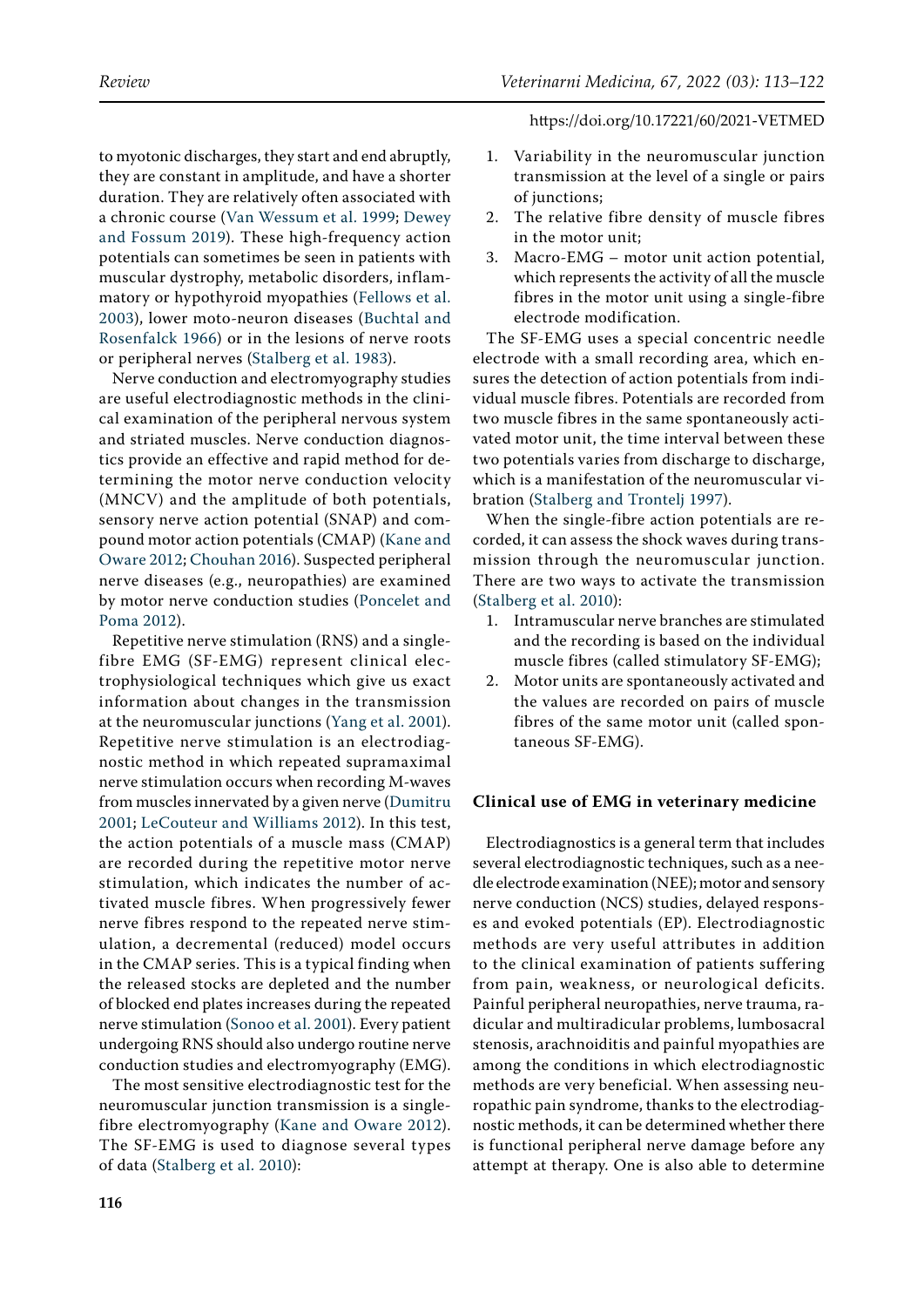the relevance of the identified peripheral neuropathic lesion to subjective clinical therapy ([Abrams](#page-7-1)  [and Waldman 2014](#page-7-1)). The EMG measures the electrical activity of a muscle during rest and during contraction. The muscle tissue does not normally produce any electrical signals during rest. When an electrode is inserted, a brief period of electrical activity is recorded, but after that, no signal should be present. The related procedure is the nerve conduction velocity, which is a measurement of the speed of conduction of an electrical impulse through the nerve. It can determine the nerve damage and destruction, and it is often performed at the same time with the EMG. Both procedures help to detect the presence, location, and the extent of a disease that damages the nerves and muscles.

In studies dealing with spinal cord disorders, such as the cervical myelopathy in dogs with clinical and radiographic symptoms, EMG examinations revealed the denervation potentials in the epaxial muscles of the caudal cervical region [\(Binzegger](#page-7-2)  [et al. 1976](#page-7-2)). The presence of denervation potentials in epaxial muscles in the lumbosacral region of dogs with paralysis of the hind legs caused by an acute disc herniation and subdural haematoma has also been detected ([Binzegger and Heckmann 1977\)](#page-7-3). Several positive waves have been recorded in the epaxial muscles of the thoracic spine of Afghan Hounds with necrotising myelopathy ([Cummings](#page-8-13)  [and De Lahunta 1978\)](#page-8-13).

[Nes \(1986\) d](#page-9-11)escribed the use of electromyography in peripheral nerve diseases, traumatic myelopathy, neoplasia, poly (radiculo) neuritis, as well as its use in neuromuscular diseases such as myasthenia gravis. [Steinberg \(1979\)](#page-9-12) described the diagnoses of traumatic peripheral neuropathies; he confirmed the EMG symptoms of denervation in all 30 dogs with a brachial plexus trauma. [Forterre et al. \(2007\)](#page-8-14)  detected abnormal EMG findings in all patients with a peripheral nerve injury in their study focused on iatrogenic sciatic nerve injuries. The insertional activity included trains of positive waves and isolated fibrillation potentials.

EMG was used also in several scientific articles dealing with canine degenerative lumbosacral diseases. [Sisson et al. \(1992\)](#page-9-13) used EMGs in their work to diagnose the abnormalities of the *cauda equina* syndrome. The chronic course of the most *cauda equina* neuropathies makes them suitable for detection with EMGs. EMG examinations

were performed in 13 of 15 clinically positive dogs in this study. Eight dogs diagnosed with EMG abnormalities had a concurrent significant *cauda equina* compression detected during surgery. The EMG analysis was 100% accurate in predicting the presence or absence of *cauda equina* compression in this study which indicates the excellent ability of this technique to differentiate dogs suffering with motor unit diseases vs. orthopaedic diseases. [Aleman et al. \(2020\)](#page-7-4) stated in their study on sidewinder-gait horses that an EMG can be used as a diagnostic aid to determine neurologic versus non-neurologic diseases and further localise those of neurologic origin [\(Aleman et al. 2020\)](#page-7-4). In a study on shivering horses from [Aman et al. \(2018\),](#page-7-5) the result provides a link between abnormal surface EMG (sEMG) patterns in shivering horses and cerebellar Purkinje cell dysfunction.

In a study performed by [De Risio et al. \(2001\)](#page-8-15) in dogs with degenerative lumbosacral stenosis (DLSS), the authors used EMGs in addition to sensitive diagnostic techniques including MRI, CT, and epidurography. EMGs were useful because they provided additional information to the acquired results from the imaging studies. EMGs were performed on 22 dogs and abnormalities, such as fibrillation potentials and positive sharp waves in the tail and/or anal sphincter, were found in 19 (86%) dogs with DLSS ([De Risio et al. 2001\)](#page-8-15).

In another study, [Abraham et al. \(2003\)](#page-7-6) described the use of an EMG in the diagnosis of peripheral nerve tumours. Sciatic nerve tumours were diagnosed in a crossbreed dog of a Staffordshire Terrier and in a Bichon Frisé dog, which both suffered chronic left pelvic limb lameness. In both cases, the neurological examination was consistent with the symptoms of left sciatic nerve incapability, as confirmed with the EMG and MRI studies. In the first case, spontaneous depolarisation and the presence of positive sharp waves in the left proximal part of the *m. semitendinosus* and the left part of *m. gluteus* were recorded. In the second case, it was not possible to measure the spontaneous muscle activity due to the muscle atrophy, but the additionally performed conduction velocity of the left sciatic nerve was delayed more than the right, unaffected, sciatic nerve [\(Abraham](#page-7-6) [et al. 2003](#page-7-6)).

In one clinical study, [Menchetti et al. \(2020\)](#page-8-16) measured the electrodiagnostic findings in 35 dogs and 14 cats with brachial plexus injuries. EMGs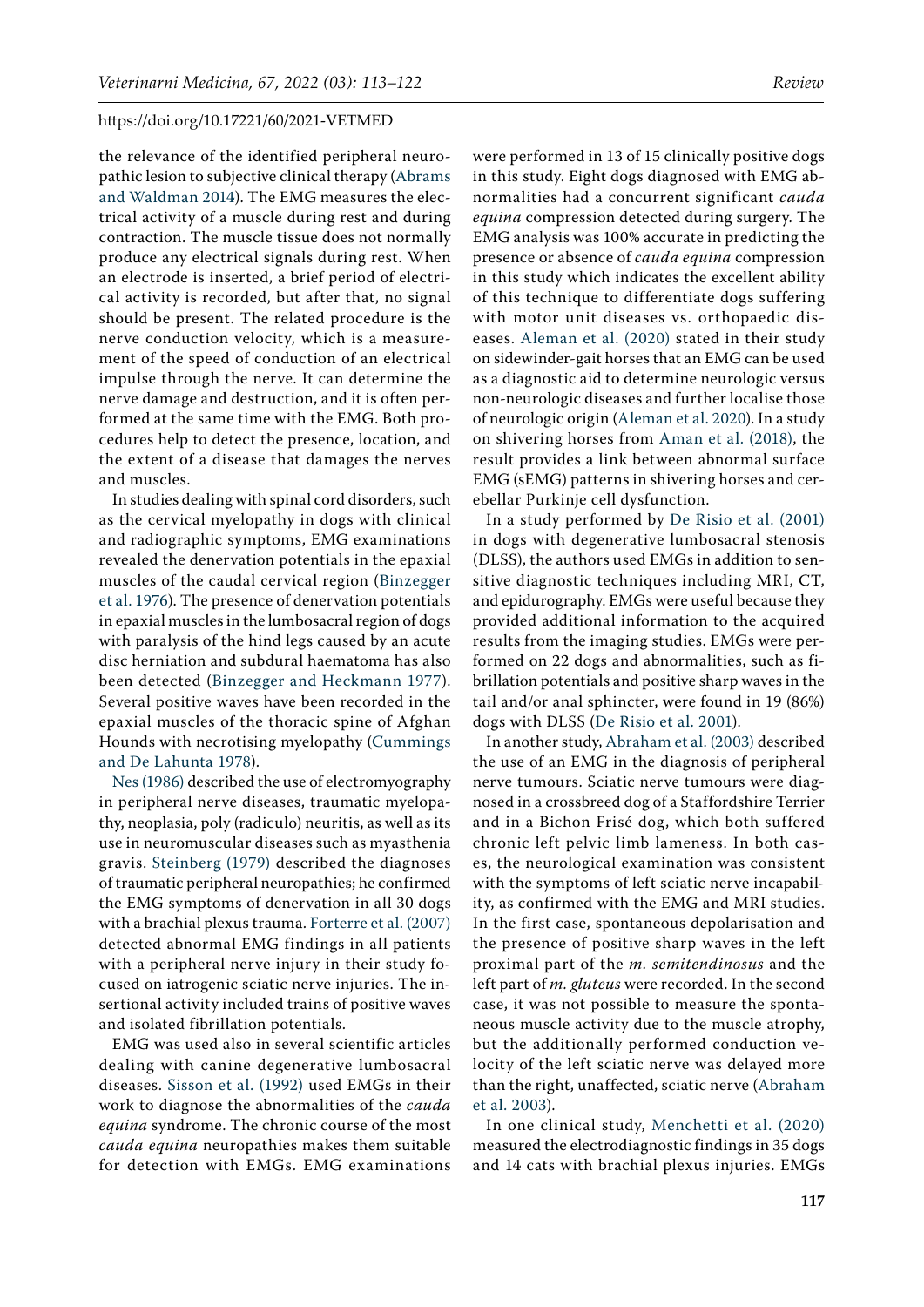were performed from the *supraspinatus*, *infraspinatus*, *biceps* and *triceps brachii*, carpal extensor and flexor, and interosseus muscles. Their findings demonstrated spontaneous muscle activity, comprising positive sharp waves and fibrillation potentials in the affected limb of each animal. They also described that the radial and ulnar motor nerve conduction studies (MNCVs) were absent in 47% (radial) and 62% (ulnar) of the dogs and 57% (radial and ulnar) of the cats. This absence was significantly associated with the amputation of the affected limb in their study. This proves that conduction studies are an essential extension to the EMG examination.

[Dokozeylul et al. \(2013\) u](#page-8-17)sed an EMG as a part of the neurological examination in a patient suffering from facial paralysis with hypothyroidism. The EMG of the main facial muscle groups was performed using a concentric needle electrode. They found a slightly abnormal spontaneous electrical activity, where fibrillation potentials and positive sharp waves were recorded. After the hypothyroidism treatment, the facial paralysis resolution and improvement of the patient's clinical findings were recorded. Re-examination of the EMG revealed some regenerative findings, poly-phasic potentials, and an increasing number of phases of the motor unit in the muscles of the head, indicating the patient's recovery ([Dokozeylul et al. 2013\)](#page-8-17).

[Platt and Olby \(2014\)](#page-9-0) described that electromyography can be used as a diagnostic tool to confirm myotonia. Repetitive high-frequencies upon the needle insertion, which tend to wax and wane in amplitude and frequency can be seen in myotonic discharges. [Nam et al. \(2020\)](#page-8-18) also used concentric needle electromyography on *biceps* and *triceps brachii*, *femoris* and *vastus lateralis* muscles, which presented random, spontaneous discharges of myotonic potentials with fluctuating amplitude and frequency, which were identical with the myotonic discharges.

[Hajek et al. \(2012\)](#page-8-19) published a case study of two dogs and one cat with different neurological symptoms. Electromyographic examinations of the masseter muscles of the first dog confirmed preserved insertional activity. Furthermore, significant spontaneous activity was found in the form of positive sharp waves and fibrillation potentials. In the second dog, fast discharges of individual motor units with the formation of an interference pattern were recorded from the muscles of the pelvic limbs

(*m. semitendinosus*, *m. semimembranosus*). In the cat, significant spontaneous activity, positive sharp waves (PSWs), was observed in the caudal muscles of the pelvic limbs, which was absent in the proximal muscles. These findings contributed to the diagnosis of the disease, together with the clinical findings, to confirm masseter myositis in the first dog and tetanus in the second dog. In the cat, based on the absence of the potential shape changes excluding the purely myogenic damage in combination with a lower measured conduction velocity in the *n. tibialis*, the authors pronounced a diagnosis of distal neuropathy of Bengal cats.

Electrodiagnostic findings in botulism affected dogs include normal motor nerve conduction velocity, decreased M-wave amplitude, increment of the M-wave with slow/rapid supramaximal repetitive nerve stimulation and increased, "jitter", with a single fibre EMG. On the other hand, tick paralysis causing an ascending flaccid paralysis occurs within a few days and may cause death through respiratory paralysis. However, no EMG evidence of denervation was observed and only the amplitude of the motor potentials were markedly reduced [\(Stanciu and Solcan 2016\)](#page-9-14).

Electromyography of the thoracic limbs demonstrated the presence of "doublets" and simultaneous activity in both agonist and antagonist muscles in dog with tetanus. These abnormalities may be explained by defective glycinergic inhibition at the spinal cord level. Together with the history, clinical findings, and progression of signs, the EMG supported the presumptive diagnosis of focal canine tetanus in the study from [De Risio et al.](#page-8-20) [\(2006\)](#page-8-20).

[Stanciu and Solcan \(2016\)](#page-9-14) used an EMG in their case report of acute idiopathic polyradiculoneuritis concurrent with acquired myasthenia gravis. They found mild to moderate insertional activity and spontaneous activity consisting primarily of fibrillation potentials, positive sharp waves and complex repetitive discharges in the *quadriceps femoris*, *tibialis cranialis*, *extensor carpi radialis* and plantar interosseous muscles in a dog with flaccid tetraparesis associated with weak reflexes supporting the diagnosis of acute idiopathic polyradiculoneuropathy ([Stanciu and Solcan 2016](#page-9-14)). Electromyography revealed widespread abnormal spontaneous electrical activity consisting primarily of positive sharp waves and more occasional fibrillation potentials in most of the appendicular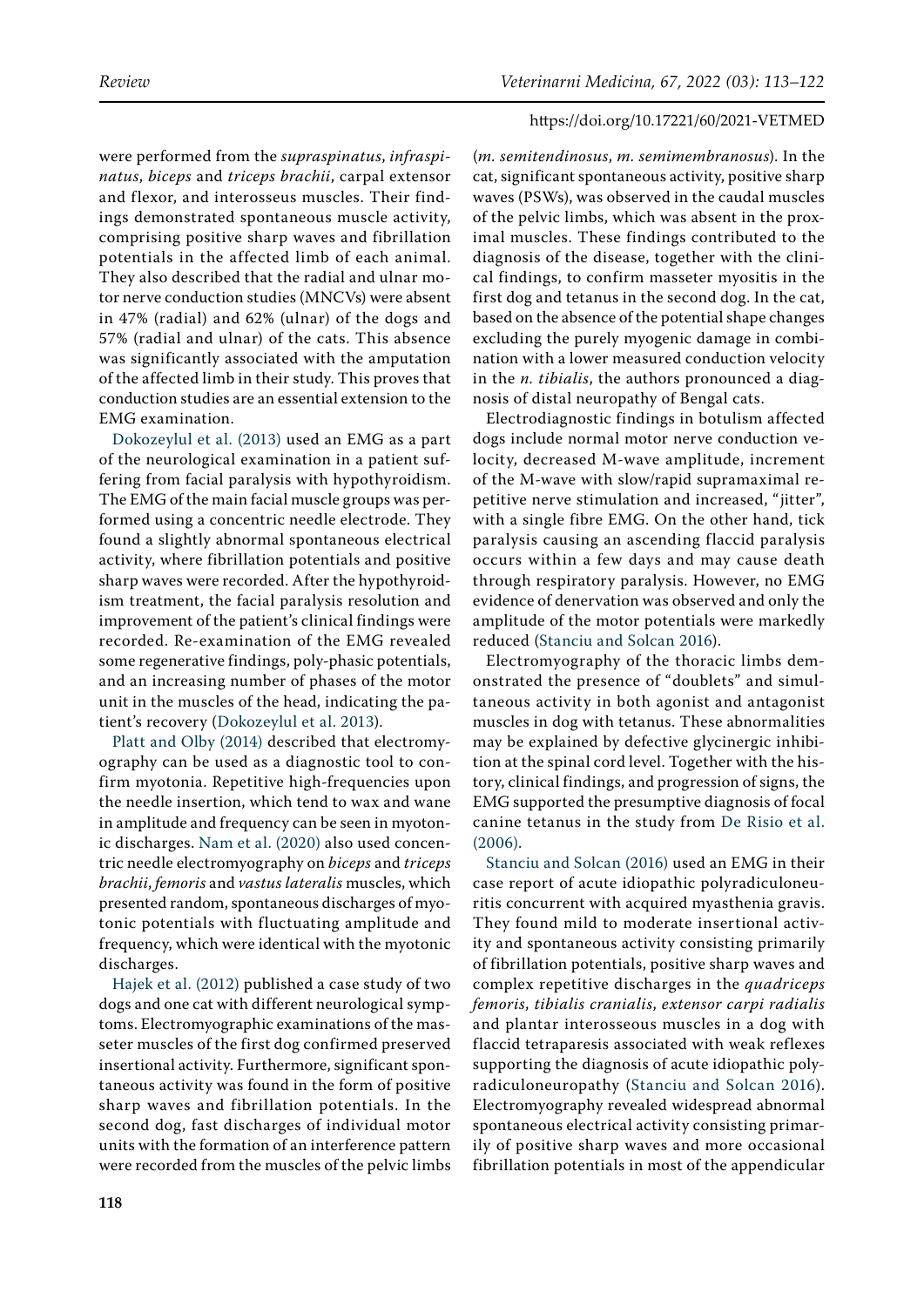and paravertebral muscles in a cat with idiopathic polyradiculoneuropathy. The EMG of the head muscles was normal [\(Granger et al. 2008\)](#page-8-21).

Twenty individual axial and appendicular muscles were examined in diabetic cats for the presence of insertional activity, fibrillation potentials, positive sharp waves, and complex repetitive discharges. The EMG evaluations revealed no abnormalities in many muscles, especially in diabetic cats with milder neurological dysfunction. Even in diabetic animals with severe neurological dysfunction, the changes were, at most, moderate in severity with a tendency towards a distal muscle distribution. However, again, many muscles demonstrated no abnormalities ([Mizisin et al. 2002](#page-8-22)).

In addition, electromyography can be used to record activity from sets of muscles in awake, freely moving animals using implanted intramuscular electrodes. As a tool, EMG has a wide range of applications ranging from inferring neural processes to analysing movement. The amplitude of the rectified and filtered electromyogram can be used as an indirect measure of muscle activity. The EMG is a useful tool for kinesiologists to study muscle activation and for physiologists to infer neural processes. Although it would be preferable to directly record the contractile force and the length of the muscle when measuring the activity, this is usually not practical. The EMG provides a relatively simple, minimally invasive method for recording the activity of muscles. Information regarding the timing of the muscle activation that cannot be appreciated by visual inspection of the animal can be analysed using EMGs. As a technique, the EMG is best used in combination with other techniques, such as recording the ground reaction forces using force plates and video recordings of limb movement. This is because EMGs provide an indirect measure of the level of the muscle force. When recording an EMG, it must also be remembered that there is an appreciable electromechanical time lag between changes in the EMG signal and the contractile force in the muscle. For the soleus muscle in a walking cat, this lag can be as much as 70 ms [\(Whelan 2003](#page-9-15)).

Another area of the use of EMGs, in addition to the neurological and muscular diagnostics, is therapeutic exercise, which is an essential part of the rehabilitation of musculoskeletal and neurological diseases in veterinary medicine. [Lauer](#page-8-23)  [et al. \(2009\)](#page-8-23) investigated the effect of a treadmill

inclination on the electromyographic activity and pelvic limb kinematics in healthy dogs. Using EMG, they found a 5% inclined treadmill surface had no significant effect on the gluteal muscle and on the proximal and the distal part of the quadricep muscles during the stance and swing phases, when compared to walking on a flat surface. The EMG activity of *m. semitendinosus*, *m. semimembranosus* and *m. biceps femoris* was significantly higher during the first half of the stance phase when dogs walked on a 5% inclined treadmill, when compared to the EMG activity when dogs walked at a 5% declined treadmill. The authors also revealed that increasing or decreasing the inclination did not change the EMG activity in *m. gluteus* and *m. quadriceps.* Therefore, the authors rejected the hypothesis that the activity of the muscle groups – *m. gluteus* and *m. quadriceps* at the beginning of the posture phase should be increased at a 5% inclined surface.

[McLean et al. \(2019\)](#page-8-24) evaluated the appearance of the muscle activity of *m. vastus lateralis* (VL), *m. biceps femoris* (BF) and *m. gluteus medius* (GM) during the posture, gait, trot, and during selected therapeutic exercises in clinically healthy dogs. A superficial EMG of the selected muscles was performed while standing, walking, trotting, raising the forelimb to the mat and with the pelvic limbs on an unstable mat, standing on a rocking plate, and backing up, getting up and walking over obstacles. The maximum and mean muscle amplitude  $(\mu V)$  reflecting the activity during several exercise cycles were compared between exercises. The mean *biceps femoris* amplitude was significantly higher in all the exercises  $(P < 0.05)$  compared to the posture. The mean *vastus lateralis* amplitude was significantly higher (*P* < 0.05) during walking, trotting, backing up, walking over an obstacle, and while trotting with an increased limb weight bearing when compared to the posture. The mean *gluteus* muscle amplitude was significantly higher (*P* < 0.05) during trotting, walking, getting on a raised mat, walking over an obstacle and backing up when compared to the posture. These results can help veterinarians choose specific exercises focused on specific muscles during conditioning, strengthening, and rehabilitation [\(McLean et al.](#page-8-24) [2019\)](#page-8-24). Different results were found in dogs with hip osteoarthritis (OA). In all the investigated muscles, the mean activity was significantly decreased during the early swing phase in dogs with hip OA.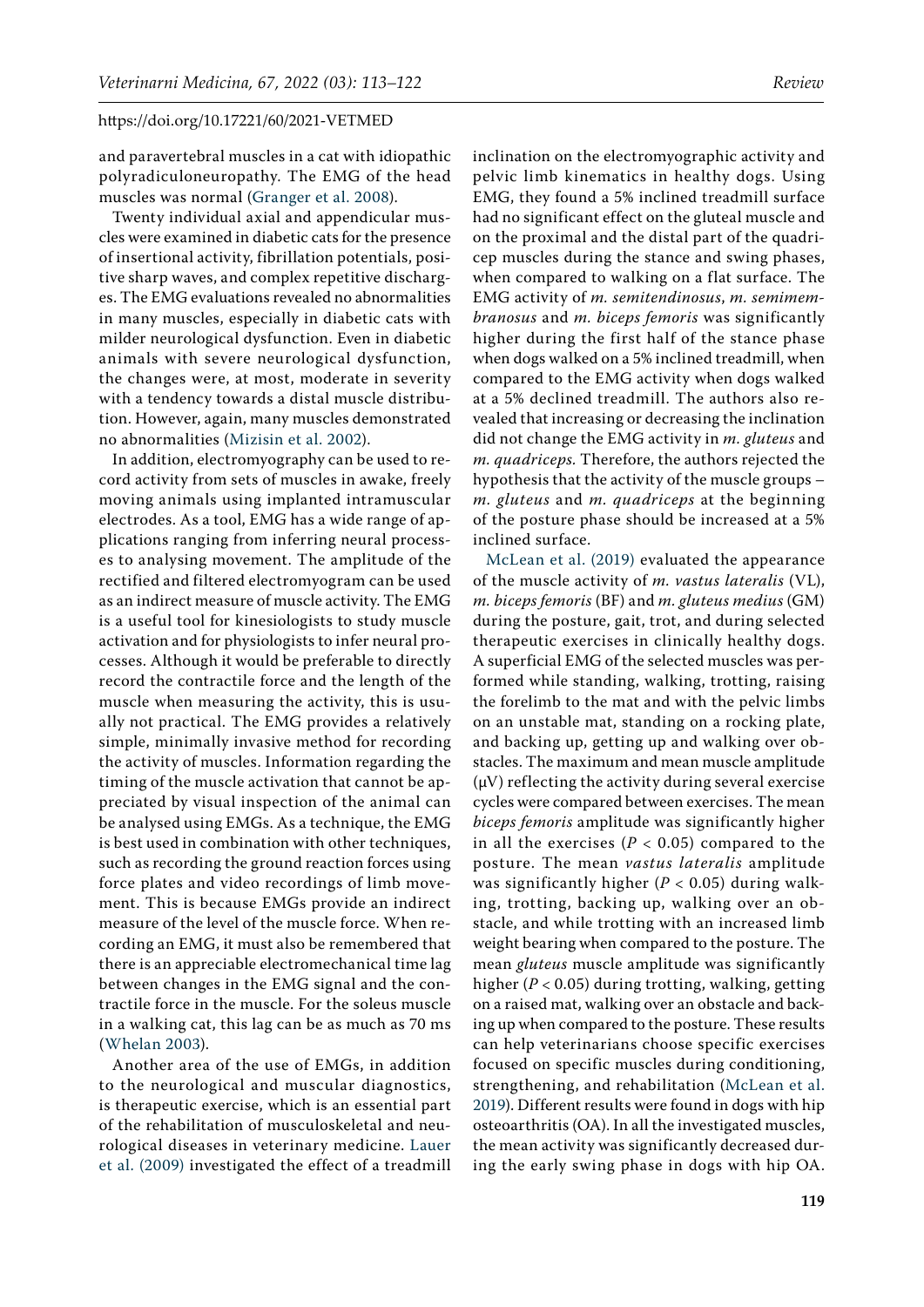The *vastus lateralis* and *gluteus medius* muscles of the clinically worse pelvic limb had a significantly higher activity than the contralateral pelvic limb during early stance [\(Bockstahler et al. 2012\)](#page-8-25).

In addition, the EMG served as a useful research tool in athletic horses to assess the muscle activation patterns and the force of contraction during locomotion, to understand the role of the nervous and muscular systems in fatigue, and to describe the aetiology, diagnosis, and the treatment of myopathies of the limbs and back ([Jones 1989\)](#page-8-26).

Electrodiagnostic procedures are also an important part of the diagnostic regimen for characterising neural and neuromuscular disorders in exotic animal species. These techniques provide physiological information that is otherwise unavailable to the clinician [\(Sims 1996](#page-9-16)). Often EMG experiments in small animals, like small snakes, fish, birds, salamanders, and mammals are performed ([Nuijens et al. 1997](#page-9-17)). The study from [Quinlan](#page-9-18)  [et al. \(2017\)](#page-9-18) demonstrates that electromyograms obtained during locomotor activity in mice were effective for the identification of early physiological markers in amyotrophic lateral sclerosis (ALS). These measurements could be used to evaluate therapeutic intervention strategies in animal models of ALS. In particular, muscles that are predominately composed of the most vulnerable fast fatigable (FF) and fast fatigue resistant (FR) motor units may progressively carry less of the burden of force production, whereas an increased burden may be taken on by muscles that are predominantly composed of slow (S) fibres, and, thus, are more resistant. Such a compensatory shift in activity would not necessarily be observable from the gross locomotor kinematics, but requires EMG recordings.

# **Conclusion**

Examination of the electrical activity of muscles is used in the diagnosis of muscular diseases, in nerve damage and in disorders of neuromuscular transmission. It helps to localise the lesion site within the nervous system and it has a special significance in biomechanics and also in rehabilitation. The work of muscles is controlled with the help of the nerves; the muscle and its nerves together form an inseparable team. Injury, excessive pressure, inflammation, toxic substances, or any

congenital malformations can impair their proper function.

Electromyography reveals the presence, location and extent of such damage. Measuring the electrical activity of the examined muscles helps to reveal the cause of their weakness, paralysis, or the cause of involuntary muscle twitching. EMGs help to differentiate peripheral neurogenic and myogenic lesions as well as central paralysis, to demonstrate the impaired neuromuscular transmission in myasthenic syndromes, and to demonstrate myotonia and other diseases with spontaneous activity.

There are more and more data available suggesting that EMG studies are justified and could find increasing application in veterinary practice and especially in the field of veterinary neurology, so they should be given high attention and studies on some other diseases that are common, but poorly mapped, are suggested and needed.

# **Conflict of interest**

The authors declare no conflict of interest.

# **REFERENCES**

- <span id="page-7-6"></span>Abraham LA, Mitten RW, Beck C, Charles JA, Holloway SA. Diagnosis of sciatic nerve tumor in two dogs by electromyography and magnetic resonance imaging. Aust Vet J. 2003 Jan-Feb;81(1-2):42-6.
- <span id="page-7-1"></span>Abrams BM, Waldman HJ. Electromyography and evoked potentials. In: Benzon HT, Rathmell JP, Wu CL, Turk DC, Argoff CA, Hurley RW, editors. Practical management of pain. Philadelphia, PA: Elsevier Mosby; 2014. p. 162-84.
- <span id="page-7-4"></span>Aleman M, Berryhill E, Woolard K, Easton-Jones CA, Kozikowski-Nicholas T, Dyson S, Kilcoyne I. Sidewinder gait in horses. J Vet Intern Med. 2020 Sep;34(5):2122-31.
- <span id="page-7-5"></span>Aman JE, Valberg SJ, Elangovan N, Nicholson A, Lewis SS, Konczak J. Abnormal locomotor muscle recruitment activity is present in horses with shivering and Purkinje cell distal axonopathy. Equine Vet J. 2018;50(5):636-43.
- <span id="page-7-0"></span>Aminoff MJ. Aminoff 's electrodiagnostic in clinical neurology. 6th ed. [Philadelphia]: Elsevier Saunders; 2012. 896 p.
- <span id="page-7-3"></span>Binzegger von J, Heckmann R. Elektromyographie in der Kleintierklinik [Electromyography in the small animal clinic]. Kleintierpraxis. 1977;1:30-5. German.
- <span id="page-7-2"></span>Binzegger von J, Lakatos L, Heckmann R, Keller M. Zur klinischen Abklarung zweier Falle zervikospinalen bedingter Bewegungsstorungen beim Hunf [Clinical explana-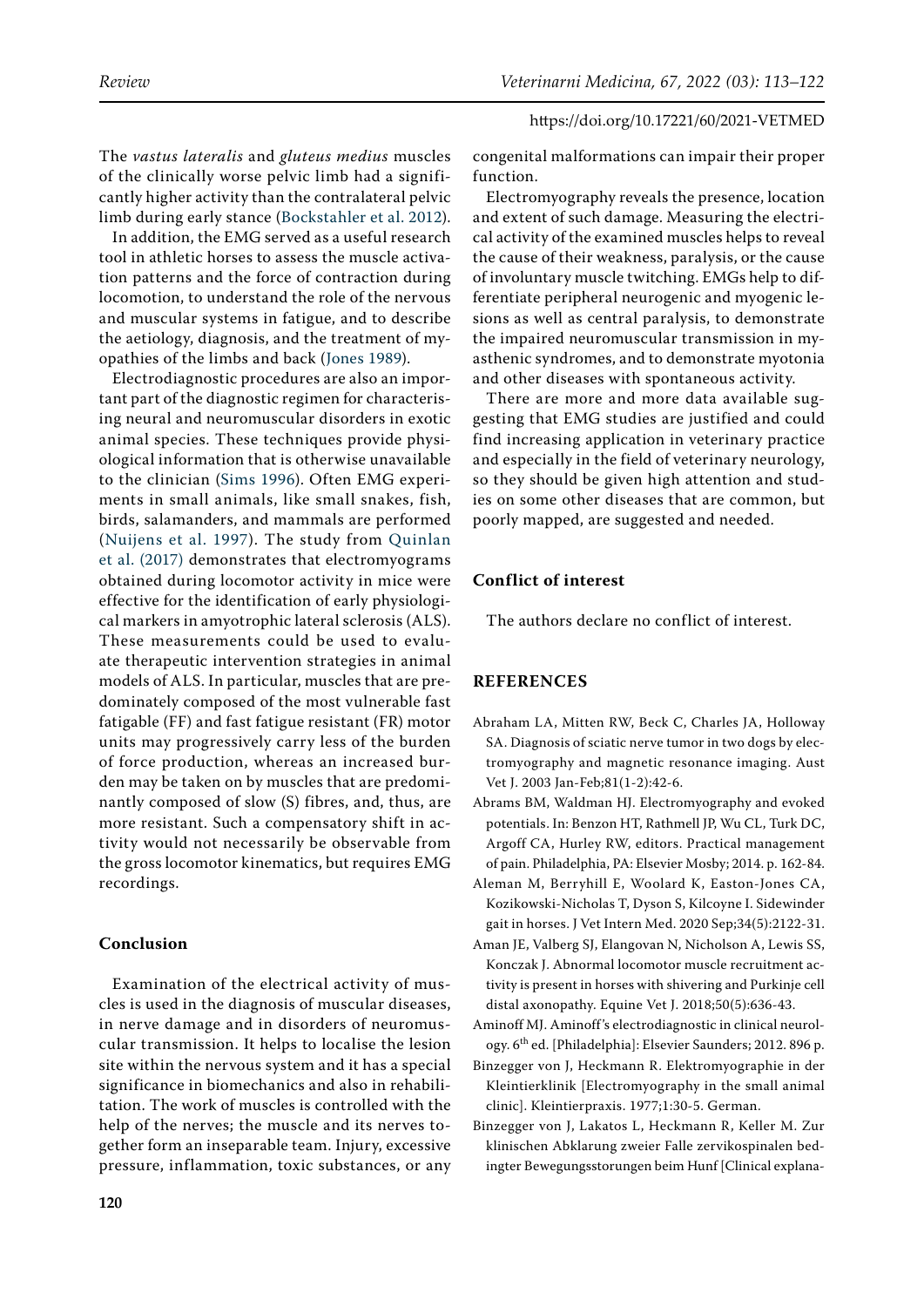tion of 2 cases of cervicospinal locomotor disorders in the dog]. Schweiz Arch Tierheilkd. 1976 Dec;118(12):547-52. German.

- <span id="page-8-25"></span>Bockstahler B, Krautler C, Holler P, Kotschwar A, Vobornik A, Peham C. Pelvic limb kinematics and surface electromyography of the vastus lateralis, biceps femoris, and gluteus medius muscle in dogs with hip osteoarthritis. Vet Surg. 2012;41(1):54-62.
- <span id="page-8-9"></span>Buchtal F, Rosenfalck P. Spontaneous electrical activity of human muscle. Electroencephalogr Clin Neurophysiol. 1966 Apr;20(4):321-36.
- <span id="page-8-11"></span>Chouhan S. Normal motor and sensory nerve conduction velocity of radial nerve in young adult medical students. J Clin Diagn Res. 2016 Jan;10(1):CC01-03.
- Crone C, Krarup C. Neurophysiological approach to disorders of peripheral nerve. In: Said G, Krarup C, editors. Peripheral nerve disorders (Handbook of clinical neurology: Vol 115). Amsterdam, The Netherlands: Elsevier B.V.; 2013. p. 81-114.
- <span id="page-8-4"></span>Cuddon PA. Electrophysiology in neuromuscular disease. Vet Clin North Am Small Anim Pract. 2002 Jan;32(1): 31-62.
- <span id="page-8-13"></span>Cummings JF, De Lahunta A. Hereditary myelopathy of Afghan hounds, a myelinolytic disease. Acta Neuropathol. 1978;42(3):173-81.
- <span id="page-8-15"></span>De Risio L, Sharp NJH, Olby NJ, Munana KR, Thomas WB. Predictors of outcome after dorsal decompressive laminectomy for degenerative lumbosacral stenosis in dogs: 69 cases (1987–1997). J Am Vet Med Assoc. 2001 Sep;219 (5):624-8.
- <span id="page-8-20"></span>De Risio L, Zavattiero S, Venzi C, Del Bue M, Poncelet L. Focal canine tetanus: Diagnostic value of electromyography. J Small Anim Pract. 2006;47(5):278-80.
- <span id="page-8-0"></span>Dewey WC, Fossum WT. Neurodiagnostic overview for the small animal surgeon. In: Fossum WT, Duprey LP, editors. Small animal surgery. 5<sup>th</sup> ed. Philadelphia, PA: Elsevier; 2019. p. 1313-22.
- <span id="page-8-17"></span>Dokozeylul B, Eravci E, Demirutku A, Devecioglu Y, Or ME. Evaluation of facial paralysis with electromyography (EMG) associated with hypothyroidism in a dog. Turk J Vet Anim Sci. 2013 Apr;37(2):250-4.
- <span id="page-8-12"></span>Dumitru D. Electrodiagnostic medicine. 2<sup>nd</sup> ed. Philadelphia: Hanley & Belfus; 2001. 1536 p.
- <span id="page-8-8"></span>Fellows LK, Foster BJ, Chalk CH. Clinical significance of complex repetitive discharges: A case-control study. Muscle Nerve. 2003 Oct;28(4):504-7.
- <span id="page-8-14"></span>Forterre F, Tomek A, Rytz U, Brunnberg L, Jaggy A, Spreng D. Iatrogenic sciatic nerve injury in eighteen dogs and nine cats (1997–2006). Vet Surg. 2007 Jul;36(5):464-71.
- <span id="page-8-21"></span>Granger N, Stalin CE, Brown TBH, Jeffery ND. Idiopathic polyradiculoneuropathy in a Bengal cat: Electrophysio-

logical findings and 1 year follow-up. J Feline Med Surg. 2008;10(6):603-7.

- <span id="page-8-19"></span>Hajek I, Schanilec P, Dufek J. Elektromyografie v diagnostice neuromuskularnich onemocneni psu a kocek. [Electromyography in diagnostics of neuromuscular diseases of dogs and cats]. Proceeding of the Konference mladých vědeckých pracovníků (Conference of young scientists) FVL VFU Brno; 2012 May; Czech Republic: FVL VFU Brno; 2012. Czech.
- <span id="page-8-6"></span>Jaggy A. Atlas and textbook of small animal surgery. Hannover: Schlutersche Verlagsgesellschaft mbH; 2009. p. 155-6.
- <span id="page-8-26"></span>Jones WE. Equine sports medicine. Philadelphia: Lea and Febiger; 1989. 329 p.
- <span id="page-8-10"></span>Kane NM, Oware A. Nerve conduction and electromyography studies. Techniques in clinical science. J Neurol. 2012 Jul;259(7):1502-8.
- <span id="page-8-1"></span>Kimura J. Electrodiagnosis in diseases of nerve and muscle: Principles and practice. New York, Oxford University Press; 2001. 991 p.
- <span id="page-8-5"></span>Kimura J. Electrodiagnosis in diseases of nerve and muscle: Principles and practice. Philadelphia: F. A. Davis; 1984. 972 p.
- <span id="page-8-2"></span>Kimura J. Principles of nerve conduction studies. In: Kimura J, editor. Electrodiagnosis in diseases of nerve and muscle: Principles and practice. Philadelphia: F. A. Davis; 1989. 709 p.
- <span id="page-8-23"></span>Lauer SK, Hillman RB, Li L, Hosgood GL. Effects of treadmill inclination on electromyographic activity and hind limb kinematics in healthy hounds at a walk. Am J Vet Res. 2009 May;70(5):658-64.
- <span id="page-8-3"></span>LeCouteur AR, Williams CD. Neurodiagnostics. In: Tobias K, Johnston S, editors. Veterinary surgery: Small animal. St. Louis: W.B. Saunders Company; 2012. p. 340-56.
- <span id="page-8-24"></span>McLean H, Millis D, Levine D. Surface electromyography of the vastus lateralis, biceps femoris and gluteus medius in dogs during stance, walking, trotting and selected therapeutic exercises. Front Vet Sci. 2019 Jul 10;6:211.
- <span id="page-8-16"></span>Menchetti M, Gandini G, Bravaccini B, Dondi M, Gagliardo T, Bianchi E. Clinical, electrodiagnostic findings and quality of life of dogs and cats with brachial plexus injury. Vet Sci. 2020 Jul 31;7(3):101.
- <span id="page-8-7"></span>Mills KR. The basic of electromyography. J Neurol Neurosurg Psychiatry. 2005 Jun;76(Suppl\_2):ii32-ii5.
- <span id="page-8-22"></span>Mizisin AP, Shelton GD, Burgers ML, Powell HC, Cuddon PA. Neurological complications associated with spontaneously occurring feline diabetes mellitus. J Neuropathol Exp Neurol. 2002 Oct;61(10):872-84.
- <span id="page-8-18"></span>Nam S, Kang BT, Song K, Seo K. Long-term follow up of refractory myotonia associated with hyperadrenocorticism in Maltese dog. J Vet Clin. 2020 Oct;37(5):273-7.